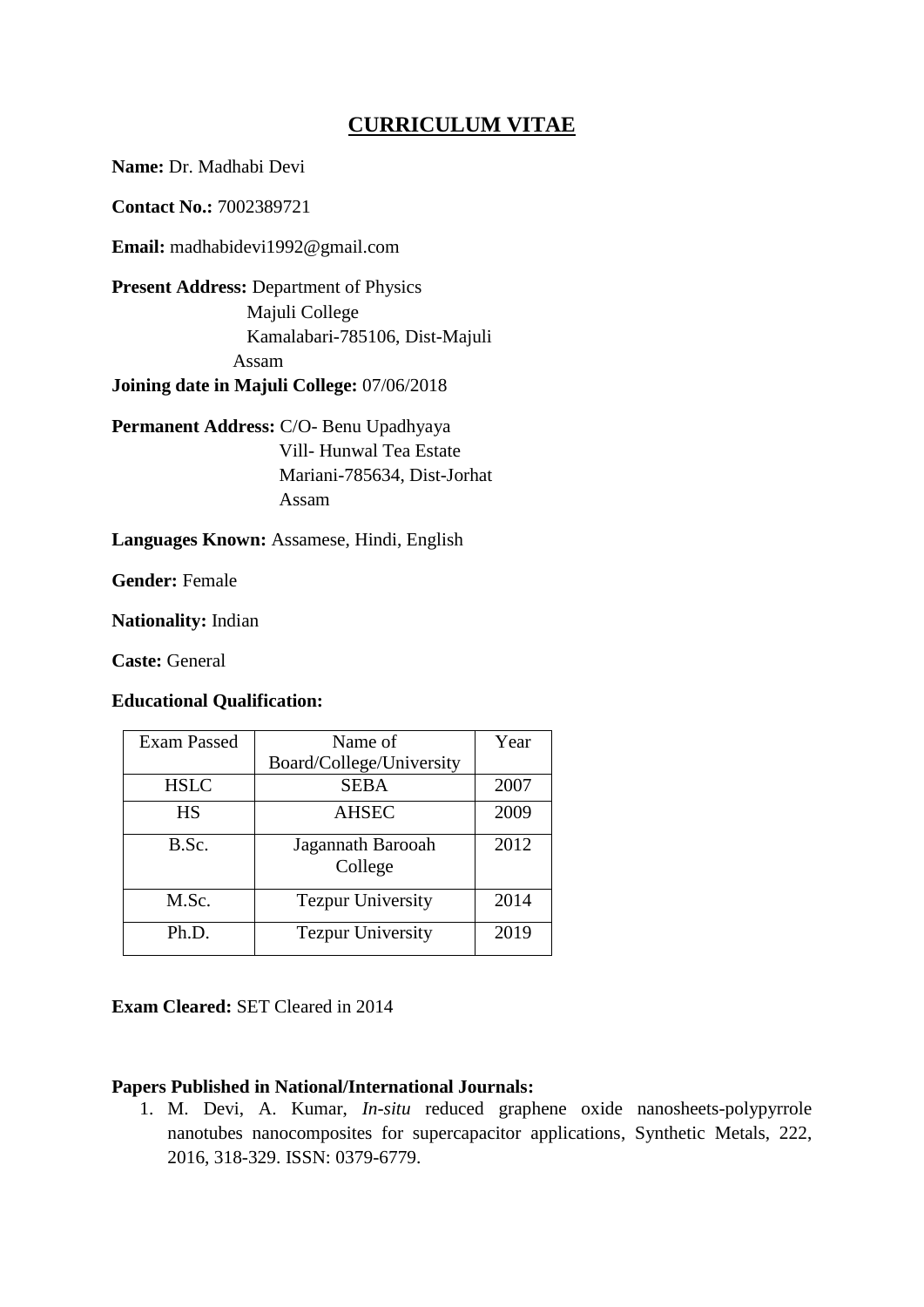- 2. P. Basyach, M. Devi, A. Choudhury, Role of core-shell  $TiO<sub>2</sub>-ZrO<sub>2</sub>$  nanocomposite as a visible light driven catalyst, Journal of Material Science and Mechanical Engineering, 3(8), 2016, 511-514. p-ISSN: 2393-9095; e-ISSN: 2393-9109.
- 3. M. Devi, A. Kumar, Investigation of electrical and electrochemical properties of reduced grapheme oxide-polypyrrole nanotubes nanocomposites, JUET Research Journal of Science and Technology, 3(2), 2016, 49-56. ISSN: 2321-6026.
- 4. M. Devi, A. Kumar, Structural, thermal and dielectric properties of *in-situ* reduced graphene oxide-polypyrrole nanotubes nanocomposites, Materials Research Bulletin, 97, 2018, 207-214. ISSN: 0025-5408.
- 5. M. Devi, A. Kumar, Thermal, electrical, and dielectric properties of reduced graphene oxide-polyaniline nanotubes hybrid nanocomposites synthesized by*in situ* reduction and varying graphene oxide concentration, Journal of Applied Polymer Science, 135, 2018, 45883. ISSN: 1097-4628.
- 6. M. Devi, A. Kumar, 85 MeV  $C^{6+}$  swift heavy ion irradiation of *in-situ* reduced graphene oxide-polypyrrole nanotubes nanocomposite films for supercapacitor electrodes, Electrochimica Acta, 261, 2018, 1-13. ISSN: 0013-4686.
- 7. M. Devi, A. Kumar, Enhanced electrochemical performance of *in situ* reduced graphene oxide-polyaniline nanotubes hybrid nanocomposites using redox-additive aqueous electrolyte, Journal of Physics D: Applied Physics, 51, 2018, 085501. ISSN: 0022-3727.
- 8. M. Devi, A. Kumar, Surface modification of reduced graphene oxide-polyaniline nanotubes nanocomposites for improved supercapacitor electrodes. Polymer Composites, 41(2), 2020, 653-667. ISSN: 1548-0569.

## **Papers presented in Conferences:**

- 1. M. Devi, A. Kumar, Investigation of physico-chemical and electrochemical properties of polypyrrole nanotubes-reduced graphene oxide nanosheets nanocomposites, Eleventh National Conference on Solid State Ionics (NCSSI-11), December 21-23, 2015, Tezpur University.
- 2. M. Devi, A. Kumar, Enhancement of electrochemical properties of polypyrrole nanotubes using reduced graphene oxide nanosheets, Materials Research Society of India Symposium-2016 on Advanced Materials for Sustainable Applications, February 18-21, 2016, CSIR-NEIST, Jorhat.
- 3. M. Devi, A. Kumar, Investigation of structural, thermal and dielectric properties of insitu reduced graphene oxide-polyaniline nanotubes nanocomposites,  $X^{th}$  Biennial National Conference of Physics Academy of North East on Recent Advances in Physics Research and its Relevance, November 10-12, 2016, St. Anthony's College, Shillong.
- 4. M. Devi, A. Kumar, Optical characterization of in-situ reduced graphene oxidepolypyrrole nanotubes nanocomposites, International Conference on Light and Light Based Technologies (ICLLT), November 26-28, 2016, Tezpur University.
- 5. M. Devi, A. Kumar, Investigation of structural, thermal and dielectric properties of insitu reduced graphene oxide-polypyrrole nanotubes nanocomposites, International